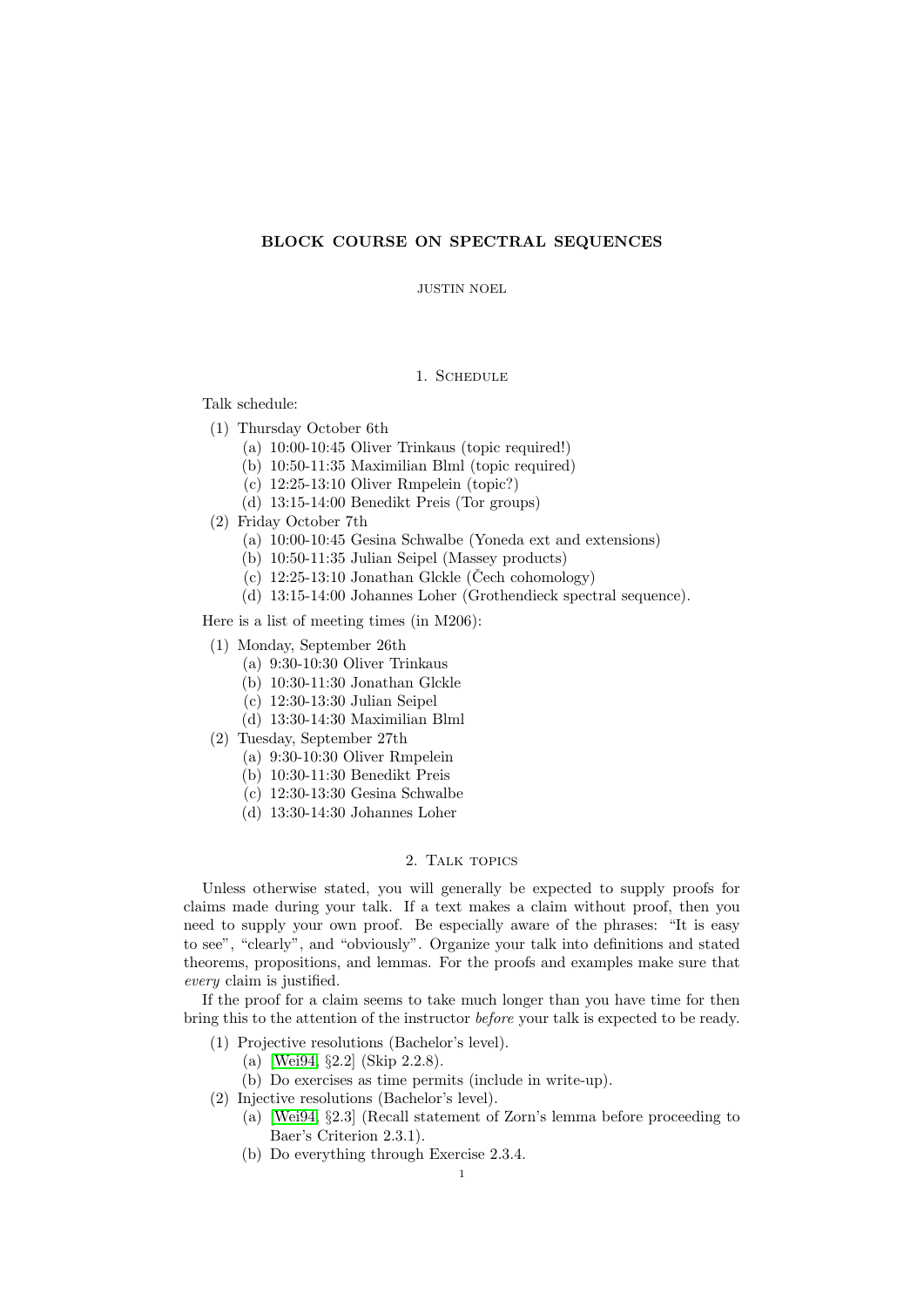- (c) Lemma 2.3.4 is crucial and needs to be proven. This will be combined with results from [\[Wei94,](#page-3-0) §2.3] to prove the results following Lemma 2.3.4.
- (3) First calculations in Tor-groups (Bachelor's level).
	- (a) [\[Wei94,](#page-3-0) §3.1] including all exercises.
	- (b) Make sure to give the definition of the Tor-groups first (and why they are well-defined).
- (4) First calculations in Ext-groups (Bachelor's level).
	- (a) [\[Wei94,](#page-3-0) §3.3] including all exercises.
	- (b) Make sure to give the definition of the Ext-groups first (and why they are well-defined).
- (5) (Gesina Schwalbe) Yoneda Ext and extensions.
	- (a) The goal is to complete [\[Eis95,](#page-3-1) Exer. A3.26-A.3.27].
	- (b) [\[Eis95,](#page-3-1) §A.3.11] [\[Wei94,](#page-3-0) §3.4].
- (6) (Benedikt Preis) Calculating Tor groups over a local ring.
	- (a) Prove [\[Eis95,](#page-3-1) Cor. A.3.23] via [\[Eis95,](#page-3-1) Exer. A3.42-A3.43].
- (7) (Bachelor) Computations with the Serre spectral sequence:  $H_*(\Omega S^n; k)$ ,  $H^*(\Omega S^n; k)$ including multiplicative structure (at least for cohomology).
	- (a) This talk is primarily an exercise building on [\[McC85,](#page-3-2) Ex. 1.H, pp. 156-159]
	- (b) In terms of increasing difficulty one should try this with  $k \in \{0, \mathbb{F}_2, \mathbb{F}_p$  p odd,  $\mathbb{Z}\}$ . Present the most general calculation achieved.
	- (c) If possible identify the Hopf algebra structure and duality.
- (8) Computations with the Serre spectral sequence:  $H^*(SU(n))$ ,  $H^*(U(n))$ ,  $H^*(Sp(n)).$ 
	- (a) Work through [\[McC85,](#page-3-2) Ex. 5.4].
	- (b) Explain all claims in detail.
- (9) Serre spectral sequence for wreath products.
	- (a) [\[AM04,](#page-3-3) pp. 116-119].
- (10) Computations with the Lyndon-Hochschild-Serre spectral sequence:  $H^*(BD_8)$ . (a) [\[AM04,](#page-3-3) §IV.2].
- (11) (Johannes Loher) The Grothendieck composite functor spectral sequence.
	- (a) Formulate and prove the existence of this spectral sequence via the spectral sequence associated to a double complex [\[Wei94,](#page-3-0) §5.8].
		- (b) Fill out [\[Wei94,](#page-3-0) Applications 5.8.5].
- $(12)$  (Jonathan Glöckle) Comparison between Čech and de Rham cohomology (Bachelor's level).
	- (a) The goal of this talk is to introduce the spectral sequences associated to a double complex and deduce [\[BT95,](#page-3-4) Ex. 14.16] as a corollary. Bott and Tu spend much more time talking about this argument then you will have for your talk. You may find the treatment in [\[McC85,](#page-3-2)  $\S 2.4$ ] a little bit more straightforward.
	- (b) Because Čech cohomology and de Rham cohomology are not part of this course, you will have to give a minimal introduction to these concepts. Simple definitions and some unproven properties should suffice. You should practice to keep the time for this segment short.
	- (c) As time permits you should show how the same type of argument applies to show that one can calculate  $\text{Tor}_R(A, B)$  by taking a projective resolution of either A or B [\[McC85,](#page-3-2) Prop. 2.17].
- (13) (Julian Seipel) Massey products.
	- (a) [\[McC85,](#page-3-2) §8.2, p. 302-307].
	- (b) There are two choices here: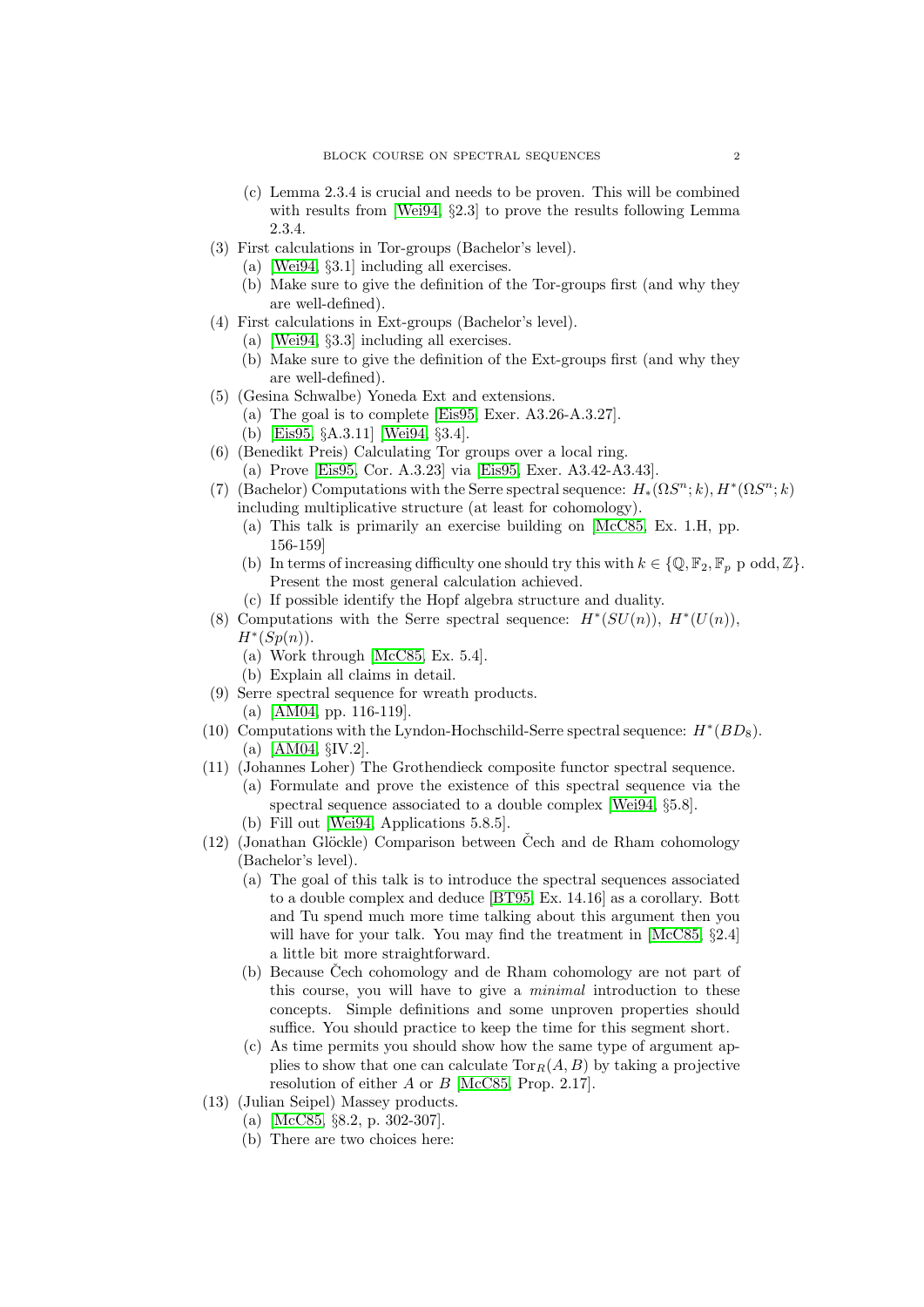- (i) (Bachelor's level) The algebraic approach: Define (higher order) Massey products and connect them to spectral sequences by proving the 'staircase lemma' and [\[McC85,](#page-3-2) Thm. 8.31]. Be careful about the indeterminacy of these operations!
- (ii) (Master's level)The geometric approach: Define the Massey triple product carefully and relate it to the Whitehead product in the universal example [\[McC85,](#page-3-2) Thm. 8.27]. Recall the relationship between linking numbers and cup products via Alexander duality. Follow [\[Mas69,](#page-3-5) §4]=[\[Mas98,](#page-3-6) §4] for the application to Borromean rings.

Basics about Whitehead products can be found in [\[Whi78\]](#page-3-7), while Alexander duality can be found in many standard algebraic topology texts such as [\[Spa81\]](#page-3-8).